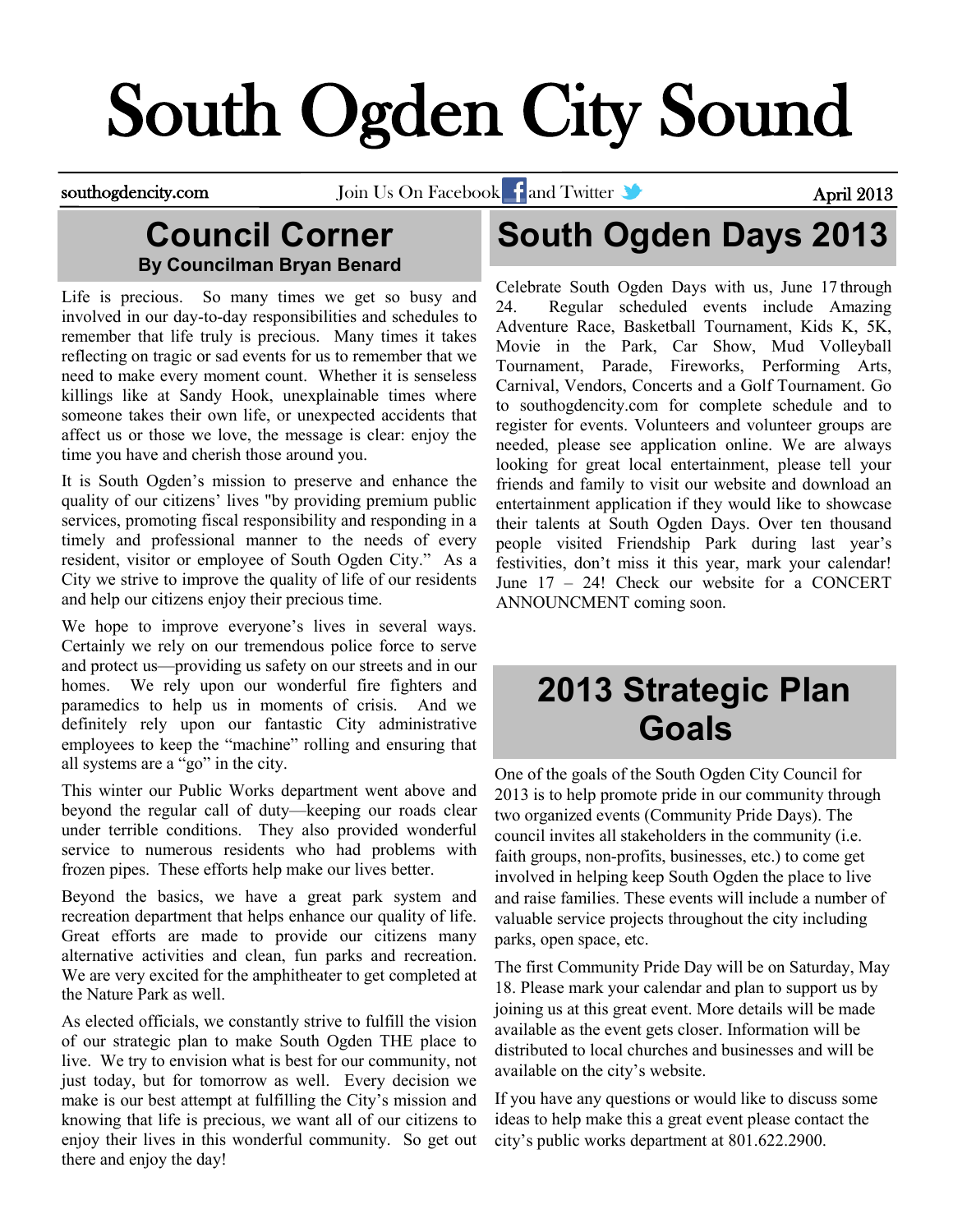# **Senior Center News**

**580 39th Street, South Ogden, UT 84403**  **801-393-9539** Monday through Wednesday 10:00 a.m. to 3:00 p.m. Thursday 9:00 a.m. to 4:00 p.m. Friday—10:00 a.m. to 2:00 p.m.

#### **April 2013**

| Monday              | Tuesday             | Wednesday           | Thursday            | Friday            |
|---------------------|---------------------|---------------------|---------------------|-------------------|
| 15                  | 16                  | 17                  | 18                  | 19                |
| Mahjong-10 a.m.     | Lunch-11:30 a.m.    | Lunch $-11:30$ a.m. | Tai Chi-9 a.m.      | Lunch-11:30 a.m.  |
| Lunch $-11:30$ a.m. | Roast Turkey        | Meatloaf            | Lunch $-11:30$ a.m. | Lemon Chicken     |
| Fettuccini          | Ceramics-12 p.m.    | $Bingo=12:30 p.m.$  | BBQ Chicken Leg     |                   |
| Oil Painting-1 p.m. |                     |                     | Ceramics-12 p.m.    |                   |
| 22                  | 23                  | 24                  | 25                  | 26                |
| Mahjong-10 a.m.     | Lunch-11:30 a.m.    | Lunch $-11:30$ a.m. | Tai Chi-9 a.m.      | Lunch-11:30 a.m.  |
| Lunch $-11:30$ a.m. | Malibu Chicken      | <b>Beef Pattie</b>  | Lunch $-11:30$ a.m. | Sweet & Sour Pork |
| Chowder             | Ceramics— $12$ p.m. | $Bingo=12:30 p.m.$  | Roast Beef          |                   |
| Oil Painting-1 p.m. |                     |                     | Ceramics— $12$ p.m. |                   |
|                     |                     |                     |                     |                   |
| 29                  | 30                  |                     |                     |                   |
| Mahjong-10 a.m.     | Lunch-11:30 a.m.    |                     |                     |                   |
| Lunch $-11:30$ a.m. | Pork Chop           |                     |                     |                   |
| Chicken Enchilada   | Ceramics-12 p.m.    |                     |                     |                   |
| Oil Painting—1 p.m. |                     |                     |                     |                   |
|                     |                     |                     |                     |                   |

|                                                                                             |                                                                   | <b>May 2013</b>                                                       |                                                                                           |                                        |
|---------------------------------------------------------------------------------------------|-------------------------------------------------------------------|-----------------------------------------------------------------------|-------------------------------------------------------------------------------------------|----------------------------------------|
|                                                                                             |                                                                   | Lunch-11:30 a.m.<br>Salisbury Steak<br>$Bingo=12:30 p.m.$             | $\mathbf{2}$<br>Tai Chi-9 a.m.<br>Lunch $-11:30$ a.m.<br>Spaghetti<br>Ceramics— $12$ p.m. | 3<br>Lunch-11:30 a.m.<br>Battered Fish |
| 6<br>Mahjong-10 a.m.<br>Lunch $-11:30$ a.m.<br>Vegetable Meatloaf<br>Oil Painting-1 p.m.    | 7<br>Lunch $-11:30$ a.m.<br>Pork Chop<br>Ceramics-12 p.m.         | 8<br>Lunch $-11:30$ a.m.<br>Knit Steak<br>Bingo $-12:30$ p.m.         | 9<br>Tai Chi-9 a.m.<br>Lunch $-11:30$ a.m.<br>Chicken Sandwich<br>Ceramics— $12$ p.m.     | 10<br>Lunch $-11:30$ a.m.<br>Lasagna   |
| 13<br>Mahjong-10 a.m.<br>Lunch $-11:30$ a.m.<br>Pork Cubes in Gravy<br>Oil Painting-12 p.m. | 14<br>Lunch $-11:30$ a.m.<br>Tuna Cheddar Pie<br>Ceramics—12 p.m. | 15<br>Lunch $-11:30$ a.m.<br>Chicken Chop Suey<br>Bingo $-12:30$ p.m. |                                                                                           |                                        |

#### **Senior and Disabled Spring Curbside Cleanup**

Sign-ups for the Senior and Disabled Citizen Curbside Spring Cleanup will begin on Monday, April 1, 2013 until Friday, April 29, 2013 at the Senior Center located at 580 39th Street. Please bring proof of age or disability with you when you sign up. A detailed instruction sheet will also be available at that time. Pickup will begin Monday, May 6, 2013 please refer to the instruction sheet for specific instructions. If you have any questions, please contact Trudi at 801-622- 2901.

### **Welcome To South Ogden City**

#### **Fast Food**

Internet Food Orders/Local Delivery 5376 S 825 E 801-389-5394

**Haynie & Company** Certified Public Accounting Firm 5974 Fashion Point Dr #200 801-972-4800

**Hot Nerd Girl Costume** Custom Costumes 4286 Fowler Ave

801-645-8241 **Ogden Utah Archery and Gun** Online Sales Gun and Archery 4701 Burch Creek Dr 801-690-2257

**Precious Creations** Online Sales of Homemade Jewelry 730 E 5300 S 801-643-7089

**Pure Powerwash** Power Washing Services 5882 S 1100 E

801-866-6161

#### **Scrub World**

Retail Medical Clothing 1490 E 5600 S #2 801-479-7169

**TSI Specialties** Promotional Products Sales 1706 E 5600 S 801-395-1662

**Upscapes LLC** Landscape Contractor 4185 Jefferson 801-997-0098

#### **WellFitHealth**

Pain Relief via ScenarBiofeedback 5160 Sunset Lane 801-923-3319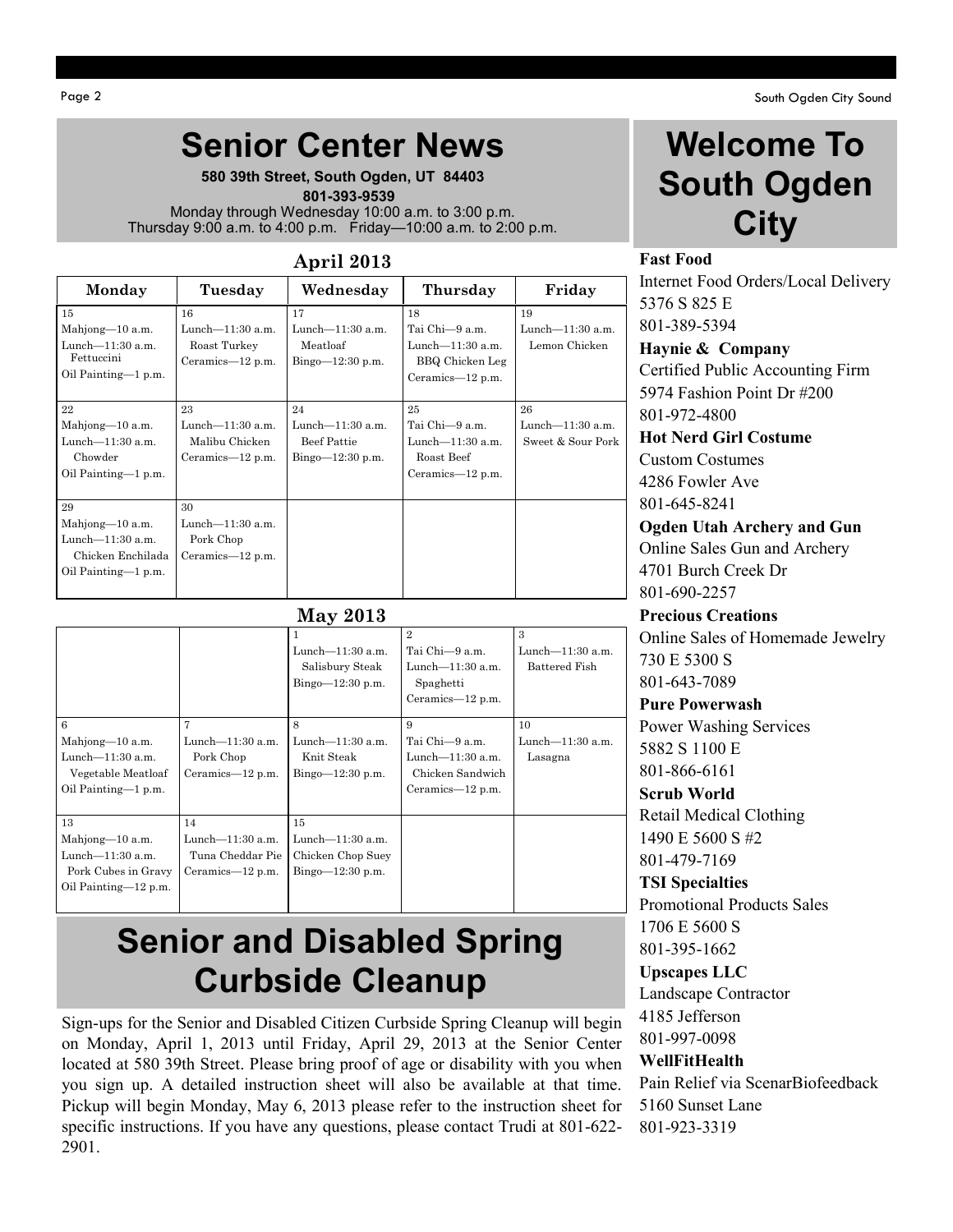#### **Safe Kids Day Fair**

The Safe Kids Day Fair will be held on Saturday, April 20 from 10 a.m. until 3 p.m. at the Weber County Fairgrounds located at 1000 North 1200 West in Ogden. The Safe Kids Day Fair is a FREE educational event for the community that promotes injury prevention, emergency preparedness, and health and wellness. Learn how to keep your family healthy and safe. FREE admission, FREE bike helmets (limited supply), and FREE t-shirts to the first 500 kids. FREE fun for the whole family! If your business would like to sponsor or participate in this great event, please contact Jann Fawcett or Elisabeth Hansen at (801) 399-7186 or email [jfawcett@co.weber.ut.us](mailto:jfawcett@co.weber.ut.us) or [lhansen@co.weber.ut.us.](mailto:lhansen@co.weber.ut.us)

### **South Ogden City' Storm Drain Regulations**

Spring is here and we want to remind you of South Ogden City's Storm Drain Regulations.

• No chemicals should be poured into the storm drain system because these empty into drainage fields and streams, which then go into the rivers and water supplies in this area. Chemicals pollute the ground and/or water supplies, harming the environment and habitat.

• When washing your vehicles or other items outside, use environmentally friendly, biodegradable soaps.

**•** When using pesticides or garden products also use environmentally friendly products. Use garden products as directed so no over spray will wash down the gutters. Too much spray will kill your lawn.

Individuals caught dumping the above items into city gutters or storm drain system will be criminally prosecuted and may be required to pay all costs associated with the cleanup of areas it may affect downstream. Please notify South Ogden Public Works Department at 801-622-2900 if you suspect or witness illegal dumping into our storm drain system.

#### **Change in Candidate Filing Period**

The Utah State Legislature recently made changes to the candidate filing period for municipal elections. A previous notice indicated the filing period was from June 1-15, 2013; however, the legislature shortened the filing period to June 1 through June 7, effective for the upcoming 2013 municipal election. Since June 1 is a Saturday, the filing period will basically be June 3 thru June 7. If you are considering running for mayor or one of the two council seats up for election this year, you will need to file your declaration of candidacy in person in the city recorder's office, June 3 thru June 7 (Monday thru Friday) between the hours of 8 a.m. and 5 p.m. If you have further questions, please call the city recorder at 801-622-2709.

#### **Message from the Animal Control**

With springtime here, more people and dogs are outside enjoying the warmer weather. Please keep your dog on a leash (Nature Park included) and clean up after your dog. Help keep our neighborhoods and parks safer and more enjoyable for everyone—and also avoid a citation. These city ordinances will be enforced.

#### **South Ogden Cleanup Program and Trailer Rentals**

South Ogden Cleanup Program and Mixed/Green Waste Trailer/Rolloff Rentals are now available to rent. Prices are are \$45/\$55 for a green waste trailer/rolloff and \$80/\$100 for a mixed waste trailer/rolloff. A \$100 deposit is required with each rental. The Neighborhood Cleanup Program requires a \$100 deposit plus five signatures from neighbors participating in the cleanup. Applications are available on our website at www.southogdencity.com or at the Public Works office located at 5590 S 600 E. If you have any questions, please call 801-622-2901.